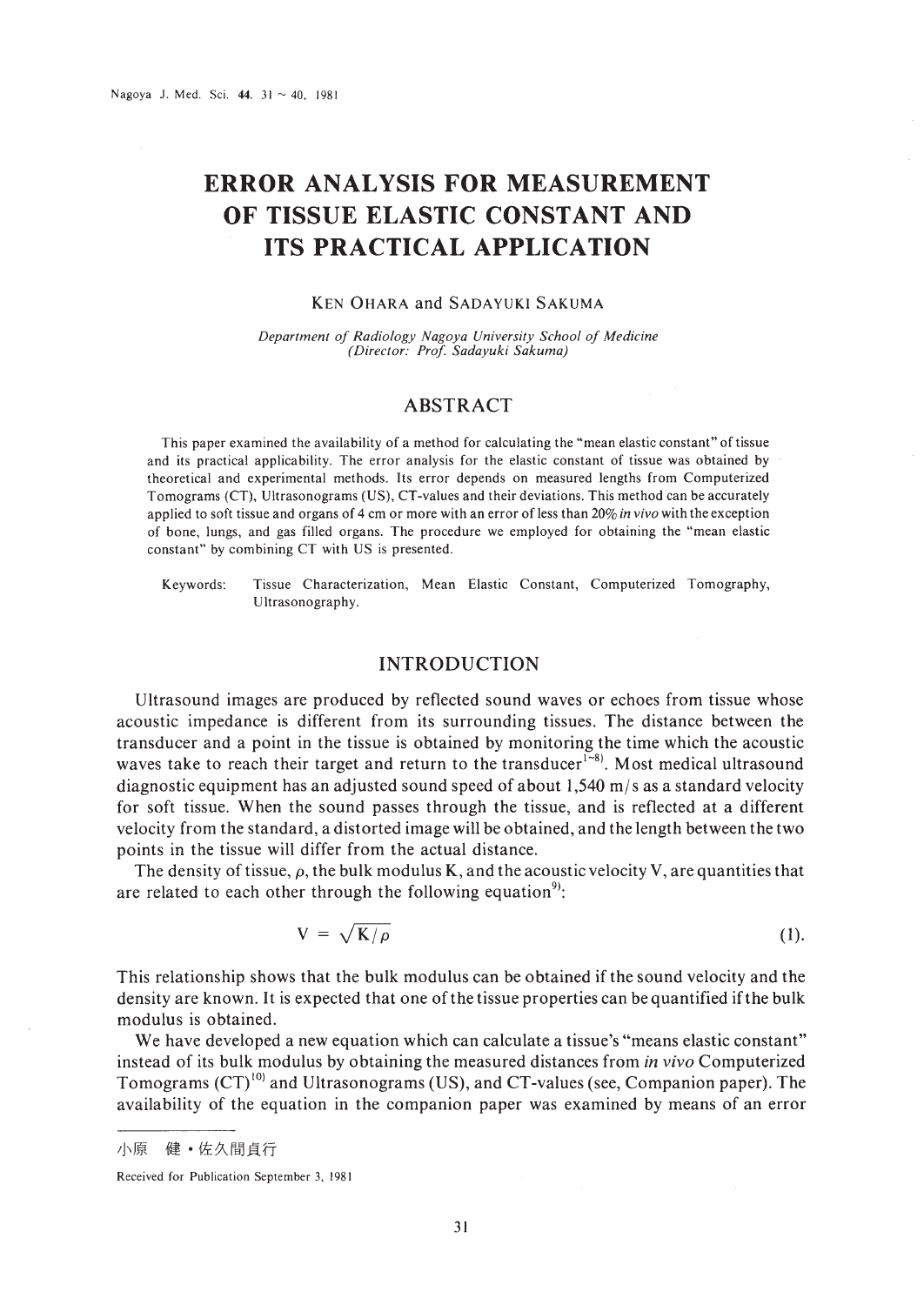theory, and newly developed data processing system which, along with its practical application, is presented in this study.

### ERROR ANALYSIS OF THE BASIC EQUATION AND MEASUREMENT

I. Basic Equation and its Error Evaluation

The basic equation calculating the elastic constant is shown as:

$$
K_{t} = K_{w} \frac{L_{c}^{2}}{L_{u}^{2}} (1 - \frac{N_{c}}{N_{air}})
$$
 (2).

where  $K_t$  is an elastic constant, and  $K_w$  is the bulk modulus of water,  $L_c$  is a measured CT image length, and  $L_u$  is a measured US image distance. N<sub>c</sub> and N<sub>air</sub> are the CT-values of tissue and air respectively when N<sub>air</sub> is -1,000 and N<sub>water</sub> is  $0^{11}$ . If the standard sound velocity in water is taken at 1,530 m/s regardless of the velocity in tissue,  $K_t$  can be calculated by using  $L_c$ ,  $L_{\text{u}}$ , and  $N_{\text{c}}$ .

Equation (2) is partially differentiated with respect to  $L_c$ ,  $L_u$ , and  $N_c$  in evaluating the accuracy of the error in  $K_t$ . The error equation divided by  $K_t$  is written as follows:

$$
\frac{\Delta K_{t}}{K_{t}} = \frac{2}{L_{u}} \Delta L_{u} + \frac{2}{L_{c}} \Delta L_{c} + \frac{\Delta N_{c}}{(N_{air} - N_{c})}
$$
(3).

where,  $\Delta L_u$ ,  $\Delta L_c$ , and  $\Delta N_c$  are variations of  $L_u$ ,  $L_c$ , and  $N_c$  respectively. It is considered that  $\Delta L_{u}$  is the error of measured length from a US image,  $\Delta L_{c}$  is one from a CT image, and  $\Delta N_{c}$  is a Root Mean Square (RMS) or Standard Deviation (SO) of the CT-values. Equation (2) has been modified for the convenience of measurement, and is rewritten as follows:

$$
K_{t} = K_{w} \frac{L_{c}^{2}}{L_{u}^{2}} (1 - \frac{\epsilon \sum_{i=1}^{n} q_{i}}{L_{c}})
$$
 (4).

where  $\epsilon$  is the actual pixel size of a CT-display,  $q_i$  is the amount of each CT-value divided by  $N_{air}$ , (q<sub>i</sub> =  $N_{ci}/N_{air}$ ), n is the number of pixels along a measured length, and i is integer. Equation (3) is similarly modified and is shown as follows:

$$
\frac{\Delta K_t}{K_t} = \frac{2}{L_u} \Delta L_u + \frac{|2 - \overline{q}| \Delta L_c}{L_c (1 - \overline{q})} + \frac{\overline{\Delta q}}{(1 - \overline{q})}
$$
(5).

 $\overline{q}$  is written to replace  $\varepsilon \sum_{i=1}^{n} q_i/L_c$ , as  $\overline{q}$  is an averaged value of  $q_i$  along a measured distance.

Fig. la shows the error in distance measurement by US and CT, and was obtained from the first and second terms of the right member of equation  $(5)$  as a function of the rate of distance error to measured distance  $\Delta L_u/L_u$  or  $\Delta L_c/L_c$ . The oblique solid line shows the US distance error which was calculated from the first term, or CT distance error, where  $\overline{q}$  is zero from the second term. The first term is inversely related to the US distance, and the second term is in similar relation with the exception of the dependance of the rate of the mean CT-value ( $\overline{N}_c$ ) to  $\overline{N}_{air}$ . The dotted lines show the CT distance error where  $\overline{q}$  is 0.4 ( $\overline{N}_{c}$  = -400), 0,2 ( $\overline{N}_{c}$  = -200),  $-0.2$  ( $\overline{N}_{c}= 200$ ), and  $-0.4$  ( $\overline{N}_{c}= 400$ ). Fig. 1b shows the CT-value error from the third term as a function of the rate of mean CT-value ( $\overline{N}_c$ ) to  $N_{air}$ , where RMS of CT-values are 10 ( $\overline{\Delta q}$  = 0.01), 30 ( $\overline{\Delta q}$  = 0.03), 50 ( $\overline{\Delta q}$  = 0.05), and 100 ( $\overline{\Delta q}$  = 0.1) respectively. This error is inevitable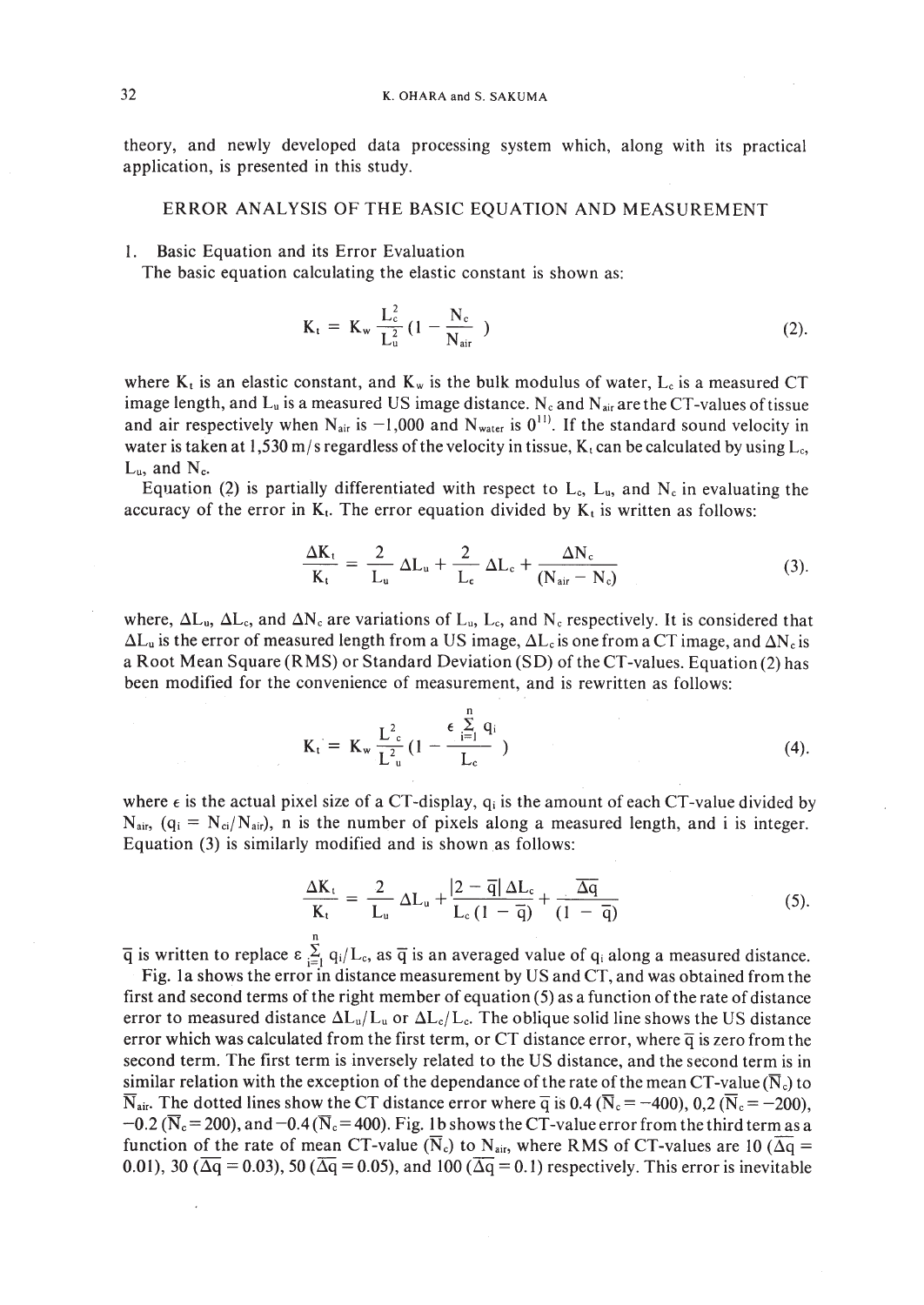

Fig, I Percentile error calculated from equation (5).

(a) Distance errors from US and CT as a function of the rate of the distance error to the measured distance. The US and CT distance error is shown by a solid line where  $\overline{q}$  is zero. The dotted lines show the CT distance error where  $\bar{q}$  is 0.4 ( $\bar{N}_c = -400$ ),  $-0.2 (\bar{N}_c = -200)$ ,  $-0.2 (\bar{N}_c = 200)$ , and  $-0.4$  $(\overline{N}_{c} = 400)$  respectively.

(b) Percentile CT-value error as a function of the rate of the mean CT-value ( $\overline{N}_c$ ) to  $N_{air}$ ;  $\overline{q}$ , where RMS are 100 ( $\overline{\Delta q}$  = 0.1), 50 ( $\overline{\Delta q}$  = 0.05), 30 ( $\overline{\Delta q}$  = 0.03), and 10 ( $\overline{\Delta q}$  = 0.01) respectively.

even if the distance measurements can be carried out accurately. Equation (5) expresses the longer measured distance, the lesser CT-value, the higher tissue density, and the smaller value of equation (5). As  $\overline{q}$  approaches 1.0, the total error increases rapidly.

2. The Determination of Actual Distance Error

The error principally depends on the pixel size of the CT display used in the distance measurement. The pixel size is in the range of0.5 mm to 1.5 mm, and the distance error can be evaluated to be about twice the size of the pixel. The measured length can be written as  $L_c \pm$  $2\epsilon^{11,12)}$ .

US equipment's spatial resolution, however, is 2-4 times larger than the pixel size, and it generally depends on acoustic frequency<sup>13)</sup>. A simple experiment was performed to evaluate how the frequency affected the actual error of a measured length. A US diagnostic compound scanner (Aloka model SSD-180) was used, and the frequencies applied were 2.25,3.5,5.0,7.5, and 10.0 MHz changing the amplifier gain to the same conditions of diagnosis whenever possible. The phantom was cylindrically shaped having a diameter of 6 cm, and the acoustic absorber was placed in the bottom of the phantom to reduce the effects of multiple reflection. The Full Width of Half Maximum (FWHM) of the reflected wave as an axial resolution was measured by using an oscilloscope and changing the distance by 1.0 or 1.5 cm steps from the transducer to a boundary layer between olive oil and the water.

Fig. 2 shows the results of the above FWHMs. Note that the higher the frequency was raised, the better the axial resolution became. Unsatisfactory results, however, may have been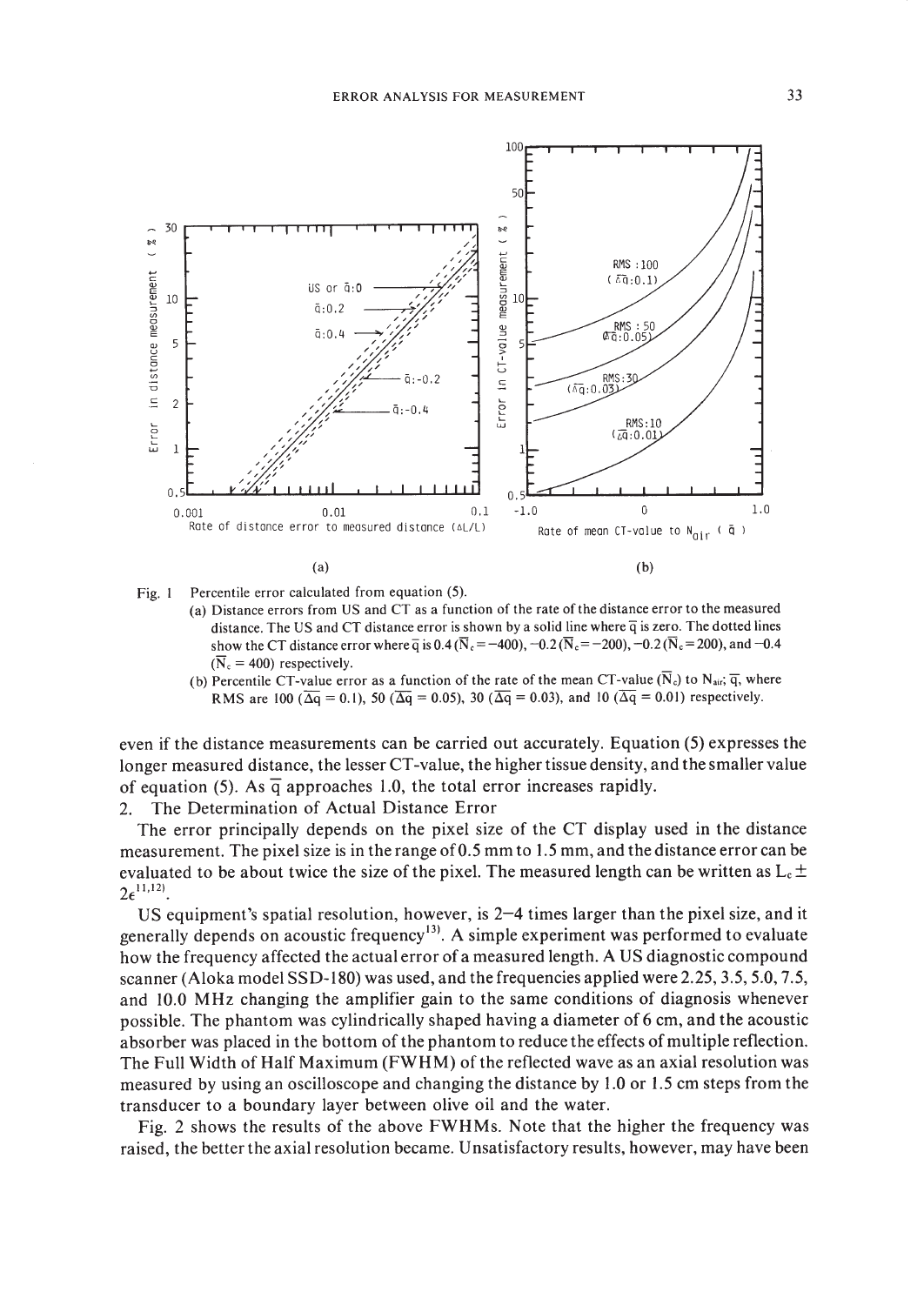

Fig.2 Axial resolution (FWHM) for each frequency as a function of distance from the tranasducer along the direction of its axis. Amplifier gain is set at the same conditions for diagnosis whenever possible.

the result of high frequency saturation of the US circuit. As the points became more distant from the transducer, the axial resolution became better. Fig. 2 shows the FWHM values of 2.1,1.7,1.1,0.8, and 0.7 mm in order of each frequency at a point 5 cm distant from the transducer along the direction of its axis.

Fig. 3 shows the total percentile errors, where  $\Delta L_u$ ,  $\Delta L_c = \pm 1.0$  mm,  $\pm 1.5$  mm, and  $\pm 2.0$  mm in the range of mean CT-value (N<sub>c</sub>) from -200 ( $\overline{q}$  = 0.2) to 200 ( $\overline{q}$  = -0.2) with RMS = 50 ( $\Delta q$  = 0.05) as a function of measured length assuming  $L<sub>u</sub> = L<sub>c</sub>$ . The "mean elastic constant" has no reliability for small portions of organs when the measured length is less than 3 cm, and the total error may remain less than 20% when the length is longer than 4 cm as shown by the middle shadowed portion in Fig. 3.

### EXPERIMENT TO OBTAIN THE BULK MODULUS OF OLIVE OIL

A phantom containing liquid paraffin, olive oil, and water was used. The liquids were selected according to their different acoustic and physical properties, *i.e.,* bulk modulus, density, insoluability, and atomic composition. In this experiment, the bulk modulus of olive oil was measured at a temperature of 20.4 $\rm{^{\circ}C}$ . Fig. 4a and 4b show the CT and US image of the phantom respectively. The upper layer in Fig. 4a is the layer of liquid paraffin, the middle layer is that of olive oil, and the lower one is that of water. The thickness of the olive oil layer was measured by using CT and US images. CT-values and RMS were determined by CT software.

The thickness measured by CT was  $37.0 \pm 1.0$  mm, which was in agreement with the real thickness. The density calculated from the mean CT-value was  $0.877 \pm 0.005$  g/cm<sup>3</sup>, which was a slight underestimation in comparison with its true density of 0.906 g/cm<sup>3</sup> at 20.4°C due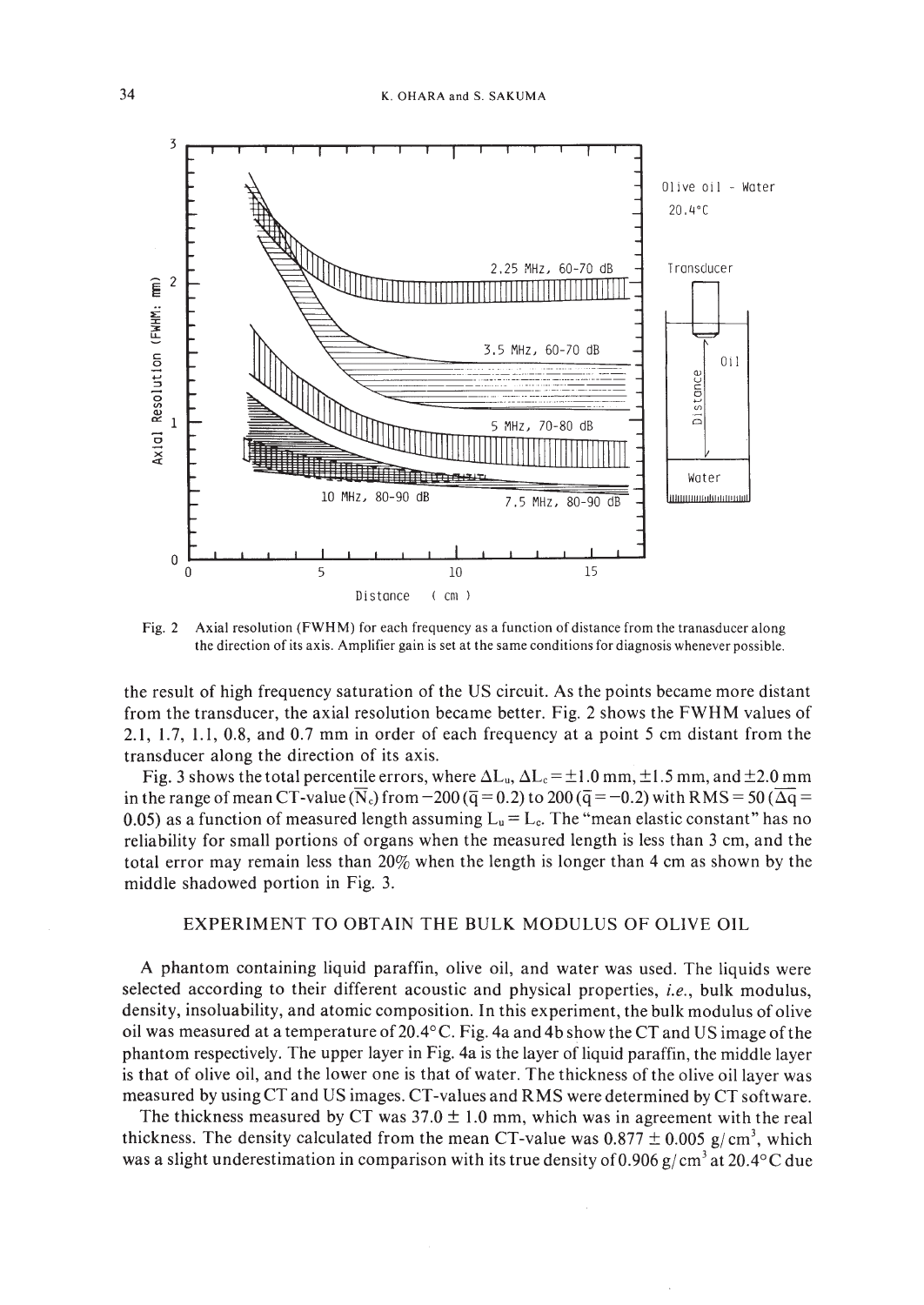

Fig. 3 Total percentile error of the "mean elastic constant" as a function of the measured distance. CTvalues -200 to +200 ( $\overline{q}$ : 0.2 to -0.2), RMS = 50 ( $\overline{\Delta q}$  = 0.05) for each shadowed portion. Measured distances of CT, and US were assumed to be equal. Distance error  $\Delta L: \pm 1.0, \pm 1.5$ , and  $\pm 2.0$  mm.

to affected CT-values caused by the phantom shape. The thickness obtained from US imagery was  $39.0 \pm 1.0$  mm setting the amplifier gain at 90 dB when the frequency was 5 MHz. Then the bulk modulus was determined as  $1.8 \times 10^9$  N/m<sup>2</sup>. Its error was estimated at about 15%. It agrees approximately with a nominal one of  $1.88 \times 10^9$  N/m<sup>2</sup> within the experimental error<sup>14</sup>.

# DATA PROCESSING SYSTEM AND ITS PRACTICAL APPLICATION

A new processing system has been developed for determination of the "mean elastic constant" of tissue. The system is a hybrid which has combined US and CT or Independent Viewing Console (lVC) equipment. The CT image data is transferred to a CT disc and Magnetic Tape (MT) or IVC disc. The same cross sectional US imagery data is transferred to a CT disc and MT or an IVC disc in a similar process. Images from both the MT and the disc are displayed on CT and/ or IV consoles. The distance measurement is performed by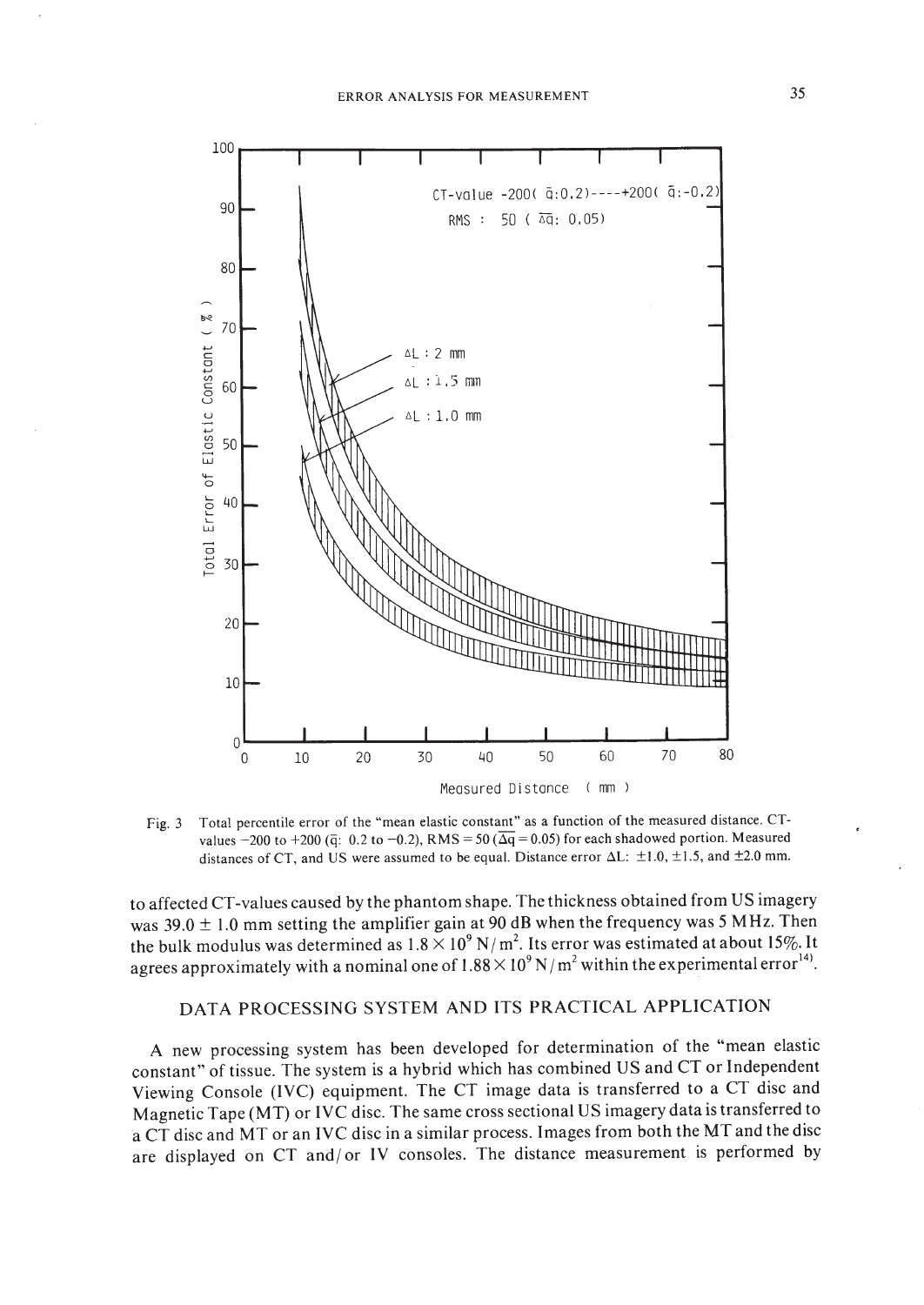

Fig. 4 Computerized Tomogram (a) and Ultrasonogram (b) of the phantom. The phantom's upper layer of liquid paraffin; the middle layer of olive oil; and the lower layer of water. The bulk modulus of olive oil was measured.

manually designating two points on the image, thereby obtaining the mean CT-value along a measured length or in the regions of interest. Then, the "mean elastic constant" is calculated. The results are displayed on CRT and stored on MT and IYC discs.

Ease of distance measurement, and the recording of results are some of the functions included in the software system. These functions are written as follows:

I) Magnified display at a specified mangification ratio for decreasing the error of length measurement. In this mode, one ofthe two images (CT and US) is displayed on the monitor as shown in Fig. 5a and 5b.

2) The mean CT-value and its RMS in the regions of interest can be obtained as shown in Fig.  $5c$ .

3) Combined display of images as shown in Fig. 5d allows easier measurement and recording.

4) A line between two designated points can be displayed, and commentary concerning image information with arrows specifying points can be written by the system's Key Board.

5) Temperature caliblation can be carried out for obtaining the "mean elastic constant" of an obtained specimen or other experimental materials.

Compound scanning is superseded by electronic linear scanning in this system as shown Fig. 5b and  $5d^{15}$ . This is because the time required to make a picture is shorter than the time required for compound scanning, and electronic linear scanning has the merits of fast processing of patients, and of easily synchronizing the respiratory phase at the period of CT exposure regardless of the compound scanning's better image quality.

Fig. 5a through 5d show a case of cirrhoris. The distance between the liver's edge and the wall of the Yene Cava was measured along the acoustic shadow ofrib. The displayed number of 3.148 shown in Fig. 5d is the "mean elastic constant" of the liver multiplied by  $10^9$  N/m<sup>2</sup>. Another display is calculated from the following formula, 100 (K<sub>t</sub>/K<sub>w</sub> - 1). The error in K<sub>t</sub> remains less than 15%.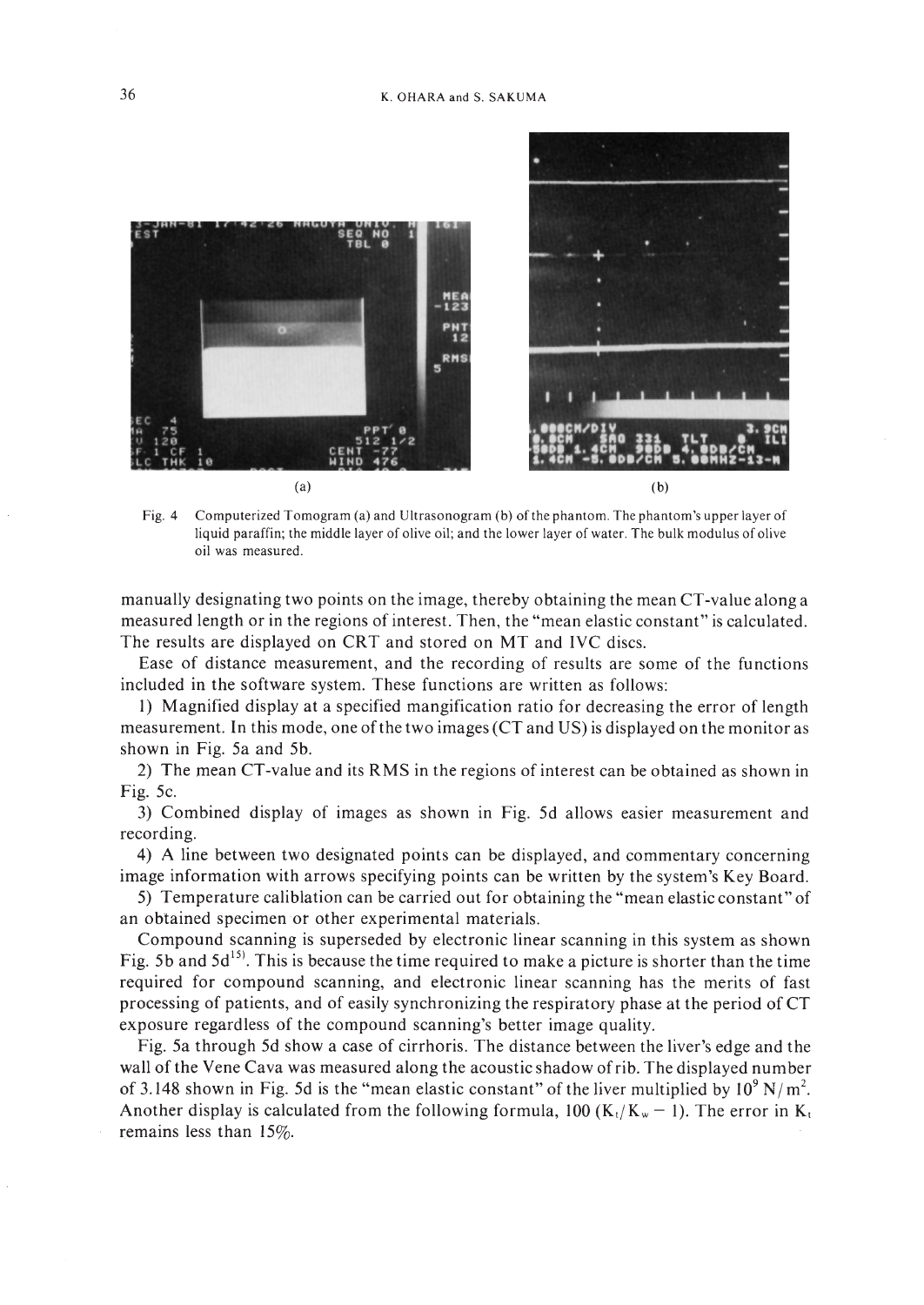

(a)



(b)



(c)



(d)

- Fig. 5 A clinical case for measurement of the mean elastic constant.
	- (a) Magnified display of CT image.
	- (b) Magnified display of US image.
	- (c) Magnified display of CT image, mean CT-value. and its RMS are calculated in regions of interest.
	- (d) Combined display of reduced images. Some comments can be written through the computer's key-board.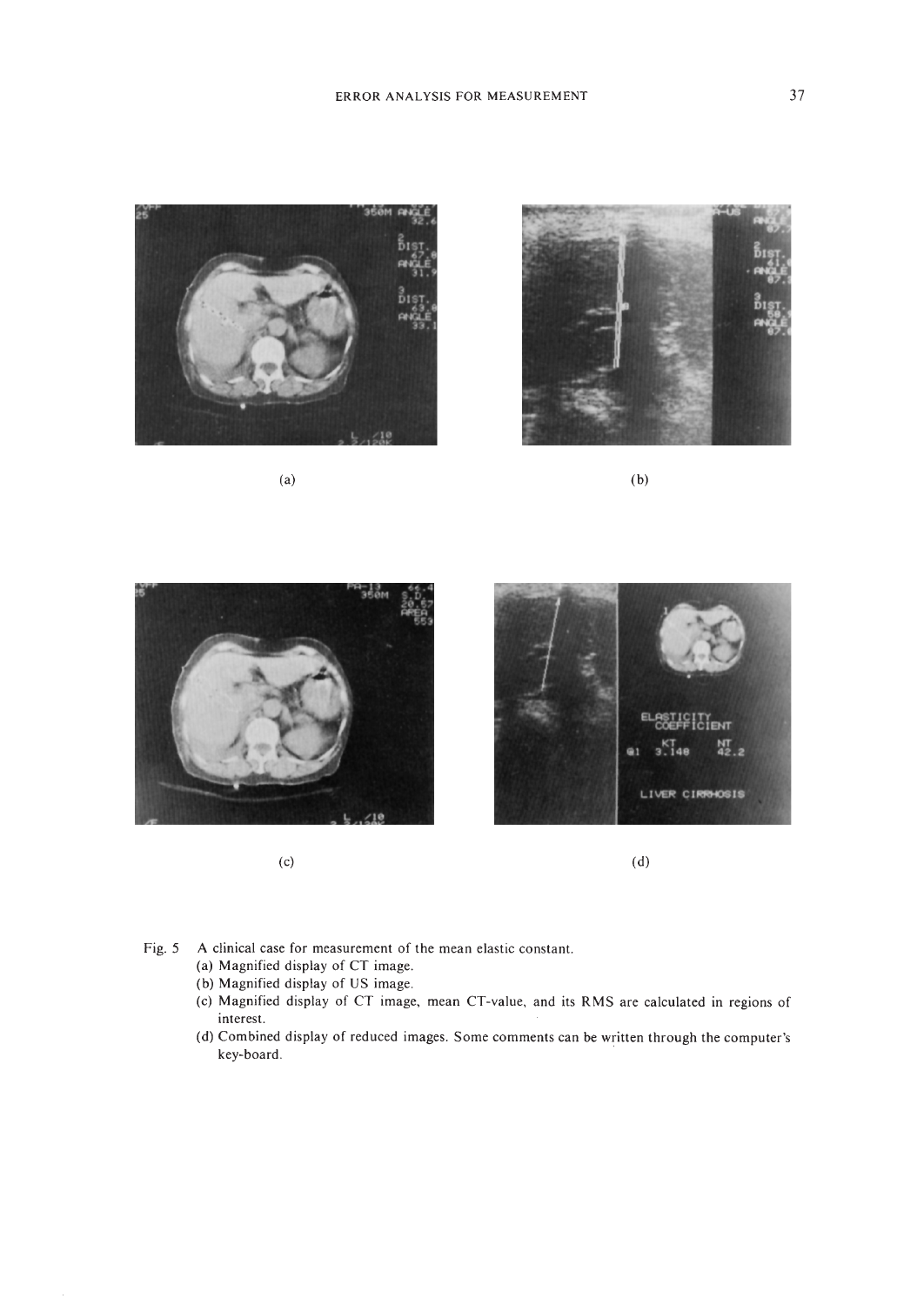# DISCUSSION

Elasticity is a property of material which spontaneously resumes its normal shape and bulk after having been constracted, dilated, and/ or distorted. Young's ratio, Poisson's ratio, bulk modulus, and rigidity are used for indicating the various elastic properties of material. These values express the force per unit area required to produce unit displacement when external force is applied to the material in different directions, and are related to each other by having had their formula determined through a common homogeneous material. Acoustic properties of simple materials can be decided easily, but acoustic properties of tissue are difficult to obtain due to the tissue's complex structure, temperature dependance, and composition. Our "mean elastic constant" of tissue may be complexly related to the above four elastic constants. However, the "mean elastic constant" can be derived on the bases of equation (I), but may also indicate the "mean bulk modulus" of tissue. As the bulk modulus of simple material relates to the change of volume when external force is applied, it can also indicate "solidity" of "hardness" of an object. It can then be considered that the "mean elastic constant" can also be used to interpret the "solidity" or "hardness" of tissue. The number 3.148 ( $\times$ 10 $^9$  N/m $^2$ ) displayed in Fig. 5d is larger than the value of normal liver which is about  $2.6 \times 10^{9}$  N/m<sup>2</sup> <sup>16,17</sup>. The number is a clear indication of the cirrhotic liver's tissue hardness.

The density of living tissue *in vivo* cannot be obtained easily or directly by current methods used in "tissue characterization"<sup>18)</sup> despite the many laboratory methods that have been developed $19$ . The problems involved determining the density and thickness of tissue have been solved by our method, and now the "mean elastic constant" of tissue corresponding to deep palpation can be compared.

Assurance in the calculations of the same cross CT and US sections along with, and considering, the respiratory motions of an organ is an important problem in distant measurement. One way of obtaining accurate cross sectional figures and reducing the respiratory effect is by the use of a small, thin, Pb, or low density plastic (Lucite) marker. This marker is pasted on the patient's skin as shown Fig. 5a and 5c, is visible in the CT image, and has little or no bearing on the CT-values in the regions of interest. This method is, however, imcomplete and inconvenient for obtaining many continuous "mean elastic constant" cross sections. This problem can be solved by synchronizing the respiratory phase for each cross section, and by using high speed CT scanning instead of the whole body CT scanning time of 2 seconds that is in current use. A better means of solving this problem is by taking simultaneous pictures of the same CT and US cross section through a water bag in combination with the above two methods.

Some examples of tissues that are difficult to examine due to the ultrasound being too strongly absorbed or reflected to make an image are: bone, lungs, and gas filled organs. These problems, with the exception of the brain tissue, are inevitable due to the acoustic nature of ultrasound. Another problem concerns distance measurement. The accuracy of US and CT distance measurements depends on acoustic frequency and spatial resolution, respectively. The accuracy of US distance measurements can be improved by using an Amode scope applying high frequency and high intensity ultrasound with high attenuation ratio compensation, and by using a US circuit having wide dynamic and frequency ranges. CT spatial resolution can be improved by using magnified CT scanning whose pixel size is relatively smaller than conventional CT scanning. More accurate results can be obtained by using magnified CT scanning. IfCT and US FWHMs have values of0.1 mm the sum of errors in the distance measurements will be evaluated to be less than 8% when the measured distances are longer than I cm. The reliability and reproducibility of CT-values are affected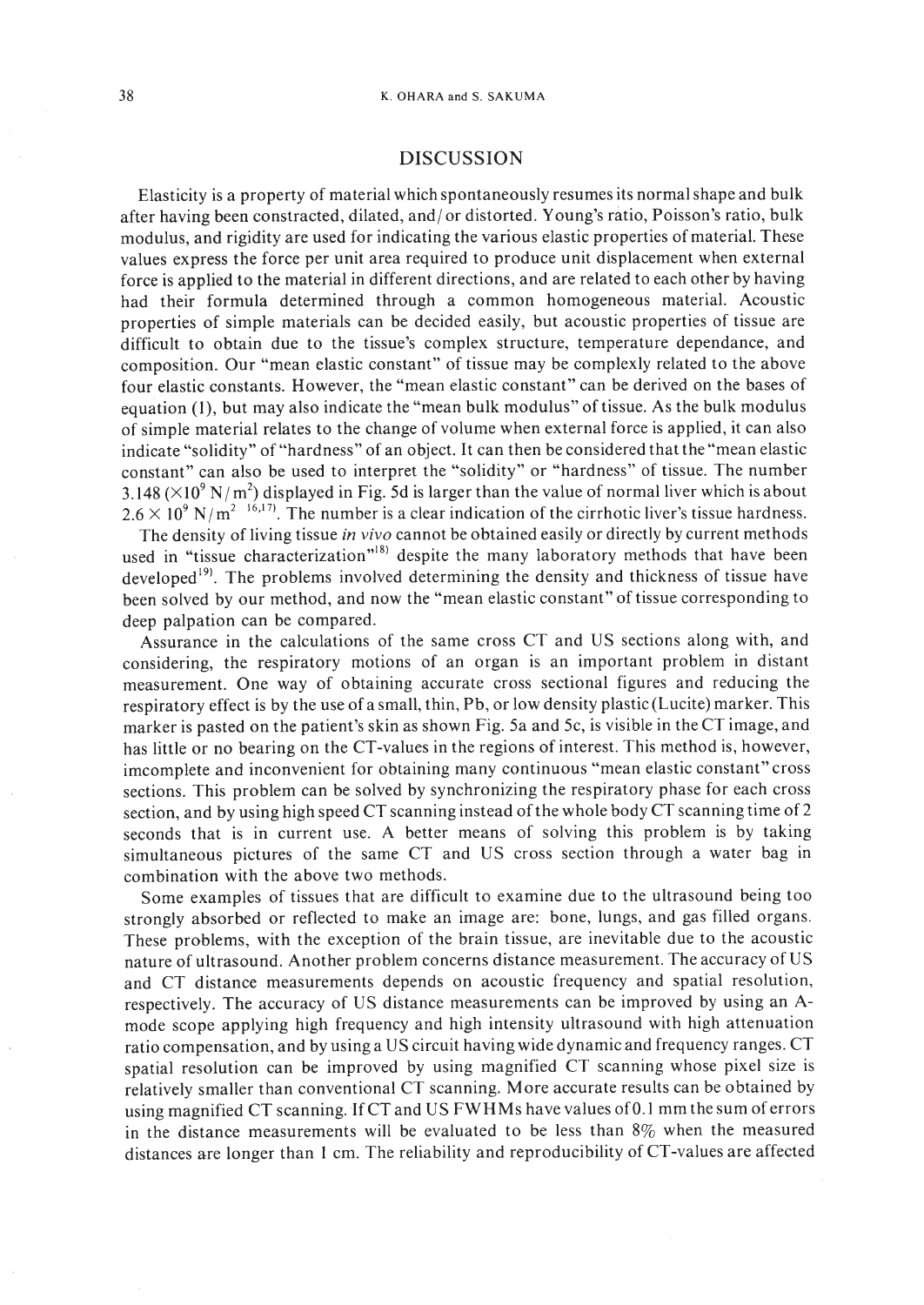by the exposure conditions such as: potentials, current, and the size of the patient, etc. It is necessary that the CT equipment be finely adjusted  $\frac{1}{1,12,13}$ , and that the number of pixels in the regions of interest be enough to decrease the RMS. These problems can be solved within the scope of present technology.

There are many kinds of imagery techniques in radiology. They are roentgenography, ultrasonography, radioisotope imagery, radio frequency (RF) imagery and nuclear magnetic resonance (N MR) imagery. These techniques show the respective properties of tissue and/ or organs such as: X-ray attenuation due to tisisue density or its electron density, the difference in acoustic impedance, uptake of radiopharmaceuticals in tissue, dielectric loss oftissue, and the proton denisty or the  $31P$  density of tissues. The data of these images can be fed into the computer facilitating the comparison of this information with each other. Our research combines US and CT, with the "mean elastic constant" allowing new medical information to be derived. Some examples of the application of our combined techniques are calculation of the water density of tissue using  $CT$  and  $NMR$ , and determination of the dielectric constant of tissue using CT and RF imaging.

# **CONCLUSION**

The distance required to measure soft tissue using present CT and US equipment with an error of less than 20% is 4 cm. Our method makes available *in vivo* measurement ofthe "mean elastic constant" of tissue with the exception of organs such as bone, lung, gas filled organs, and areas where acoustic waves are too strongly absorbed or reflected to make an image.

Data processing systems are convenient for quick data acquisition, calculation, and recording.

Some methods for obtaining a more accurate "mean elastic constant", and the possibility of coming up with new medical information by using our combined technique have been discussed.

It is our considered opinion that the "mean elastic constant" of tissue will become one of the medicine's new diagnostic tools.

### ACKNOWLEDGEMENT

We are grateful to Dr. Y. Okumura, Associated Prof. of Nagasaki University for his worthy advice, Mr. T. Goro and Mr. M. Nishkawa at Toshiba Elec. Co. Ltd. for use oftheir software systems, and Mr. M. Harvest for his English consultation.

### REFERENCES

- I) French, L. A., Wild, J. J., and Neal. D.: DETECTION OF CEREBRAL TUMORS BY ULTRASONIC PULSES, Pilot Studies on Postmortem Material. *Cancer*, 3, 705-708, 1950.
- 2) Howry, D. H.,and Bliss, W. R.: ULTRASONIC VISUALIZATION OFSOFTTISSUESTRUCTURESOF THE BODY, J. *Lab. Clin. Med.,* 40, 579-592, 1952.
- 3) Wild, J. J., and Reid, J. M.: The Effects of Biological Tissues on 15-mc Pulsed Ultrasound, J. *Acous. Soc. Am.,* 25, (2), 270-280, 1953.
- 4) Wild, J. J., and Reid, J. M.: Echographic Visualization of Lesions of the Living Intact Human Breast, *Cancer Res.,* 14,277-283, 1954.